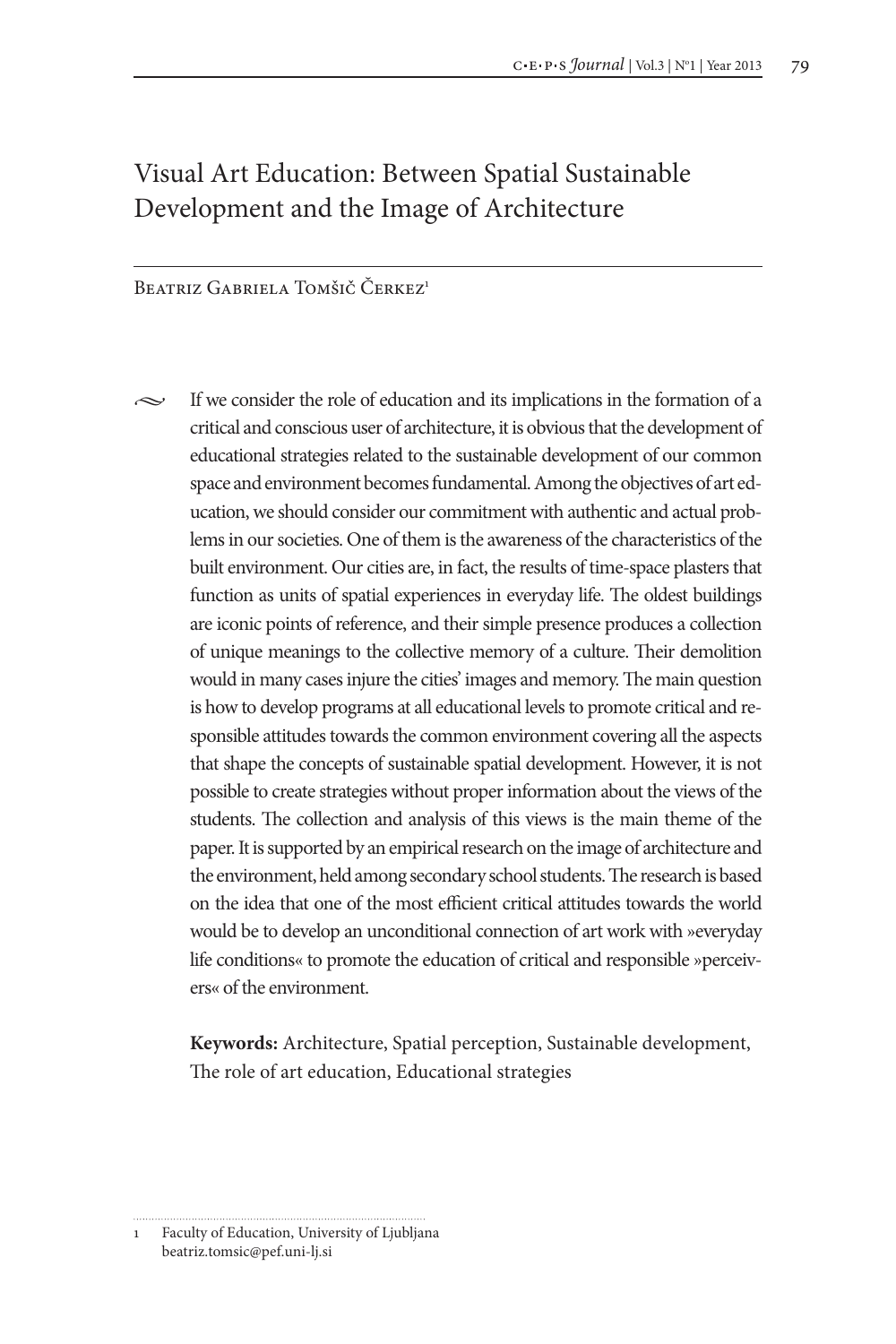# Likovna vzgoja: med prostorskim trajnostnim razvojem in podobo arhitekture

#### Beatriz Gabriela Tomšič Čerkez

 $\sim$  Razvijanje vzgojno-izobraževalnih strategij, povezanih s trajnostnim razvojem, na področju prostora in okolja je pomembno, ko je oblikovanje kritičnega in zavednega uporabnika arhitekture ena izmed nalog vzgojno-izobraževalnega procesa. Eden izmed ciljev likovne vzgoje mora biti tudi prepoznavanje aktualnih in avtentičnih problemov naše družbe. Med njimi je tudi ozaveščenost o značilnostih naše grajene okolice. Dejansko so naša mesta rezultat časovno-prostorskih nanosov, ki funkcionirajo kot enote vsakodnevne izkušnje okolja. Najstarejše stavbe so znamenite, pomembne točke, ki soustvarjajo edinstveno podobo kolektivnega spomina posamezne kulture. Njihova rušitev bi v veliko primerih prizadela podobo in kulturo mesta. Osrednje vprašanje je, kako razviti programe na vseh stopnjah izobraževanja, s katerimi bi promovirali kritično in odgovorno ravnanje do okolja ter zajeli vse vidike, ki oblikujejo koncept trajnostnega okoljskega razvoja. Vsekakor pa teh strategij ne moremo oblikovati, če nimamo primernih informacij o mnenjih študentov. V prispevku so ta mnenja zbrana in predstavljena. Raziskava o arhitekturnih in okoljskih predstavah je bila izvedena med srednješolskimi dijaki. Ideja raziskave je, da bi bila ena najučinkovitejših kritičnih drž v razmerju do sveta, da razvijemo brezpogojno povezavo umetniškega dela z vsakodnevnimi življenjskimi pogoji, s čimer bi spodbudili vzgojo in izobraževanje kritičnih in odgovornih »uporabnikov« okolja.

**Ključne besede:** arhitektura, zaznavanje okolja, trajnostni razvoj, vloga likovne vzgoje, vzgojno-izobraževalne strategije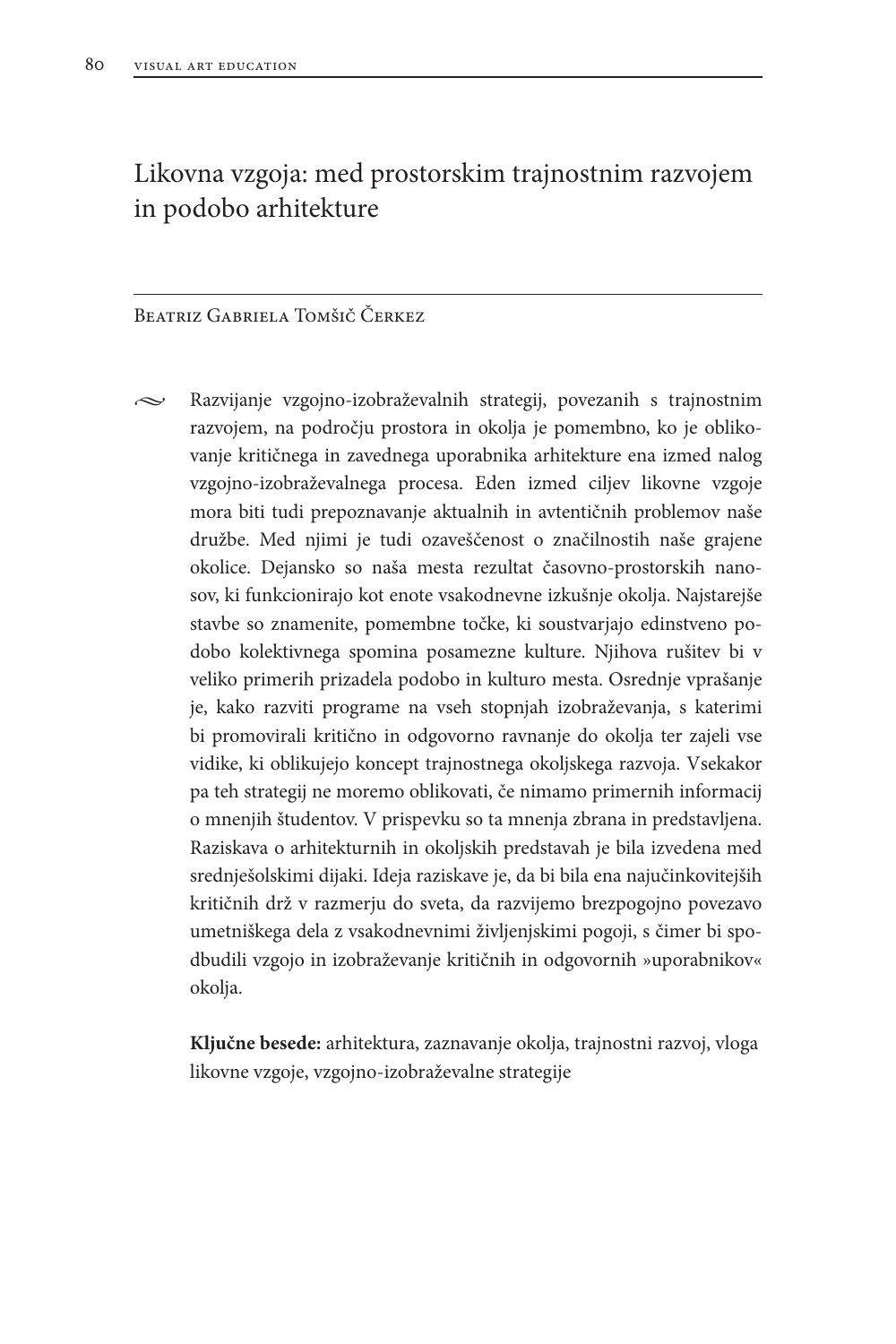#### **Introduction**

Equilibrium understood as a balanced state of »being« is a fundamental conceptual support when dialectical pairs such as »global/local«, »own/foreign« or »tradition/innovation« are involved in the discourse and practice of architecture. It is intriguing that these processes do not affect other fields of art, at least not in the same way they do in the case of architecture, demonstrating the potentialities and the power architecture has in the ideological, financial, social, cultural, historical, etc. aspects of life. The mechanisms of constructing such dialectical pairs of concepts follow different paths: they reflect a background of historical processes, cultural links and concrete practice, and evaluation of architecture.

If we consider the role of education and its implications in the formation of a critical and conscious user of architecture, it is obvious that the development of educational strategies related to our common space and environment become fundamental. On one side, we need to know how students perceive space, how they make conscious the values of space; on the other, the comprehension of the concept of sustainable development is essential. Sustainable development in this case should be understood as a pattern of resource use that aims to meet human needs while preserving the built and natural environment in a state of equilibrium so that these needs can be met not only in the present, but also by future generations. Therefore, it is worth asking a question: how were the problems of harmony and spatial order, which have a fundamental meaning for description of many phenomena and processes of spatial character, understood in the past and how they are perceived today, in the light of current documents, projects and realisations? Furthermore, how can proper programs at all educational levels promote critical and responsible attitudes towards the common environment, covering all the aspects that should shape the concepts of sustainable spatial and environmental development, enhancing at the same time great freedom regarding the formal aspects of architecture be developed?

However, it is also necessary to consider the consequences of the phenomenon of universalisation and the effects of an »en masse basic consumer culture«, as Ricoeur (1961) calls it, with its disturbing effects spreading a similar »fast architecture« throughout different countries in the world. From the point of view of identity, this could be nevertheless in some cases understood as a sign of the insertion in the »developed world« of consumption of architecture with a new definition of the roles of the architect and the client or user.

To be able to elaborate significant pedagogic strategies that would promote awareness about the spatial environment, it is necessary to gather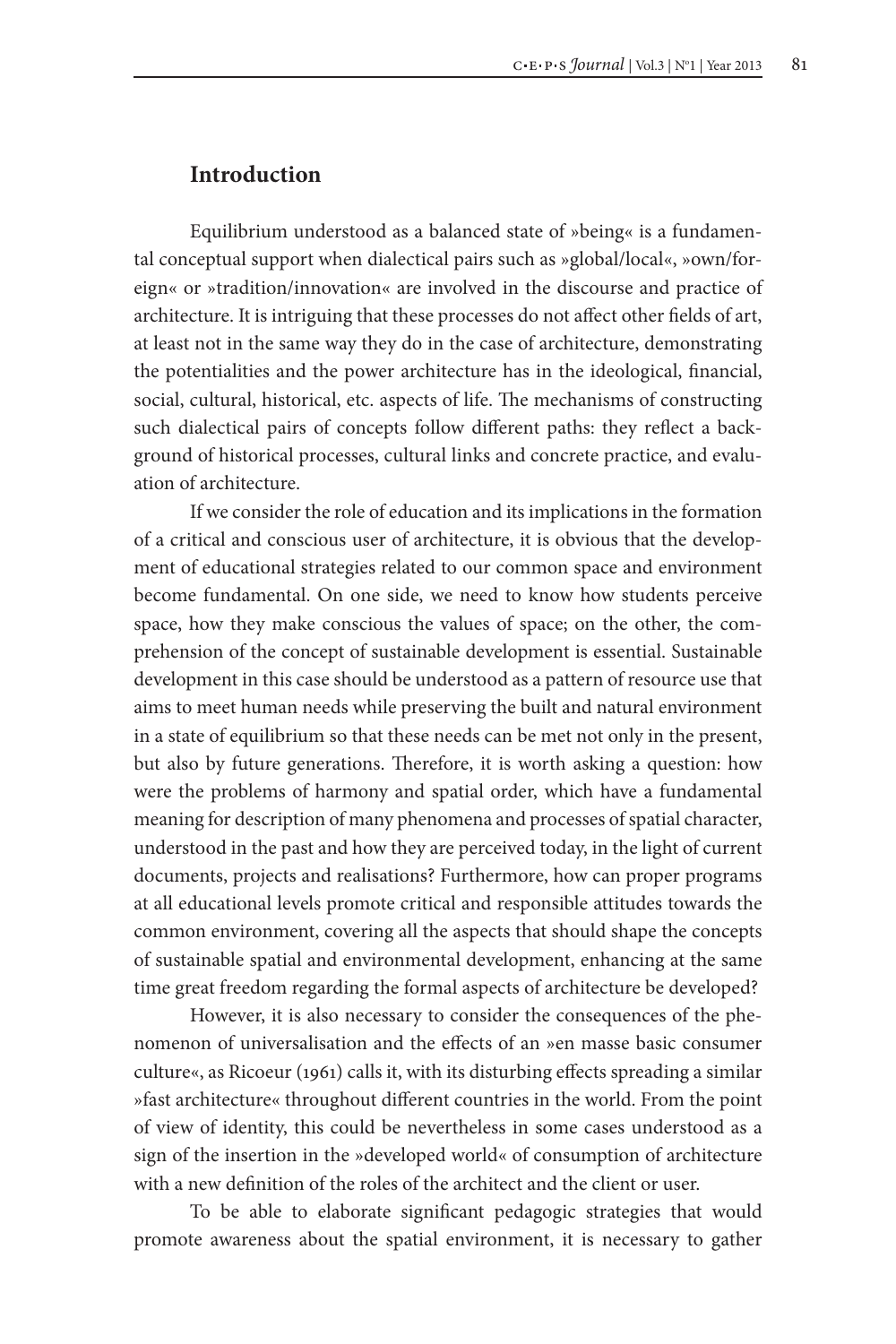meaningful information regarding the fundamental questions of how students elaborate their representations of space values, and what influences their perceptions and interests and desires.

Trying to obtain this kind of information, we carried out empirical research on the image of architecture and its links to the identification with the environment, held among secondary school students. These opinions are of immense value at the moment of generating educational strategies within sustainable development. The research based on the idea that one of the most efficient critical attitudes towards the world would be to develop an unconditional connection of the art (architectural) work with »everyday life conditions«, arguing that the possibility to undertake the risk of an eventual incompatibility of beliefs regarding our common living space would be grounded on the education of critical »perceivers« of the environment as a whole, i.e. »perceivers« that could deal with eventual dissonances in a constructive and responsible way.

To obtain a general idea of the field we are interested in, we will present a brief view of the context of the discussion: starting with architecture, perception and environmental information, followed by some considerations on sustainable development and architecture; ending with sustainable development and art education.

# **The context of the discussion: architecture, perception and environmental information**

The definition of architectural space has been throughout history, from the Renaissance onwards, increasingly linked to the product of subjective projection and introjections and hence opposing the idea of space as a constant »container« for things and bodies.

Today, the world of architecture offers a wide range of new experiences: deep shades, due to different occupations of space, the loss of the idea of the classical facade and the clarity and »readability« of the principles on which the building was designed replaced by reflecting materials, i.e. »mirror materials« that transform the conditions of interior and exterior architectural space with reference to the human body. Space without barriers and almost no »foreseeability« is slowly replacing the traditional architectural space, centred on the human body.

From a semiotic point of view, we should unfold the narrative program of a specific place as well as the phenomenological elements in order to elucidate how content and form would combine in the creation of a precise spatial experience.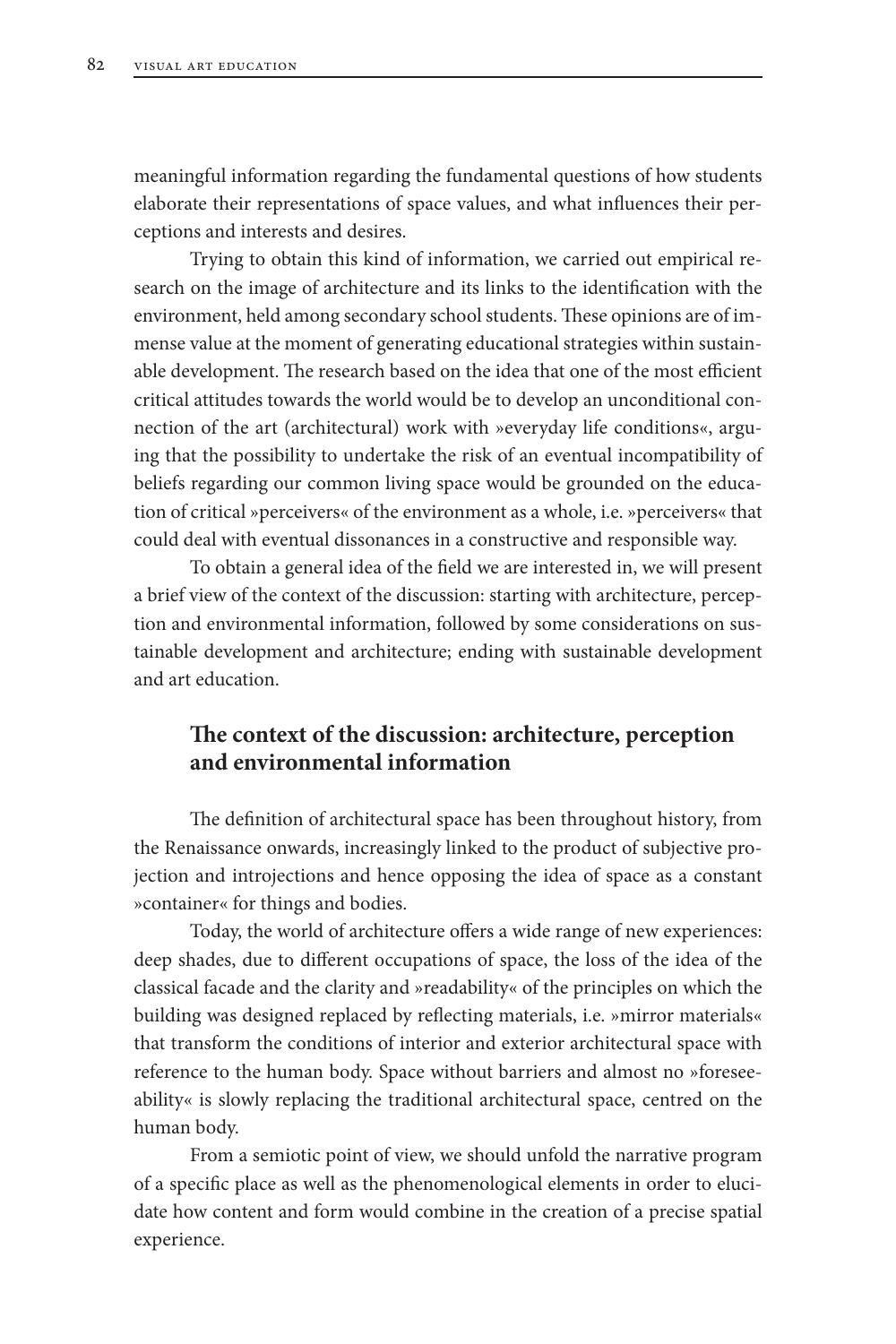»Urban space analysis« is consistent with what Gibson (1986) called »scanning«, or the broad »collection of ambient information« (the picking up of ambient information). Individuals explore the sequence changes in the organisation of space to obtain knowledge of the »map« of their environment. Interesting parts of the structure of the environment attract individuals' view, particularly the movements and displacements, differences, and certain details containing more information and attracting our first sight, according to Gibson.

Places and objects define space and give space »personality«. Space becomes a place when it has a precise definition and meaning (Tuan, 2003; Hiss, 1991). Things especially become essential according to the dictates of culture. Verbal language may also differ in the ability to articulate the levels of experience; therefore, according to Tuan (2003), art and rituals take on the task that verbal language cannot. Art works show material images that resulted from emotional images, making contemplation and thinking available. There is an intriguing paradox: mind creates distance and simultaneously destroys the immediacy of experience. Reflection on our past returns selected particles, thereby gaining permanence.

Puig claimed that the psychological aspects of space perception are related to sociological aspects, because we always depart from the perception of the cultural characteristics of the environment; therefore, the forms that we perceive are the unique ones that a particular social context allows. Even the most basic postulates of Gestalt psychology are largely the result of »cultural situations«, not only the consequences of our perception capacity (1979). People construct a kind of dialectic between successive perceptions. Based on current perceptions and previous ones, Puig established the new dimensions of perception and attention. This process is influenced by an ideological basis, the social context, conscious and unconscious interests, space, time, and by numerous foreseeable and unforeseeable factors.

The architect creates the image of culture: the natural and human environment is present, which reflects the characteristics of functional rhythmic patterns, which define and constitute a culture. These patterns are a complex of personal and social life. Architects intuitively detect cultural rhythm and seek to find a symbolic form, creating a world that is »naturally« complementary of an individual: at a personal level, this their homes; at the social level, this is expressed by representative buildings and their surroundings, according to Tuan (2003).

Holl says that to »open« architecture to perception means to leave aside rational understanding being open to intuition, which leads us to the nature of space. Dynamic perspective series generate fluid space from the viewpoint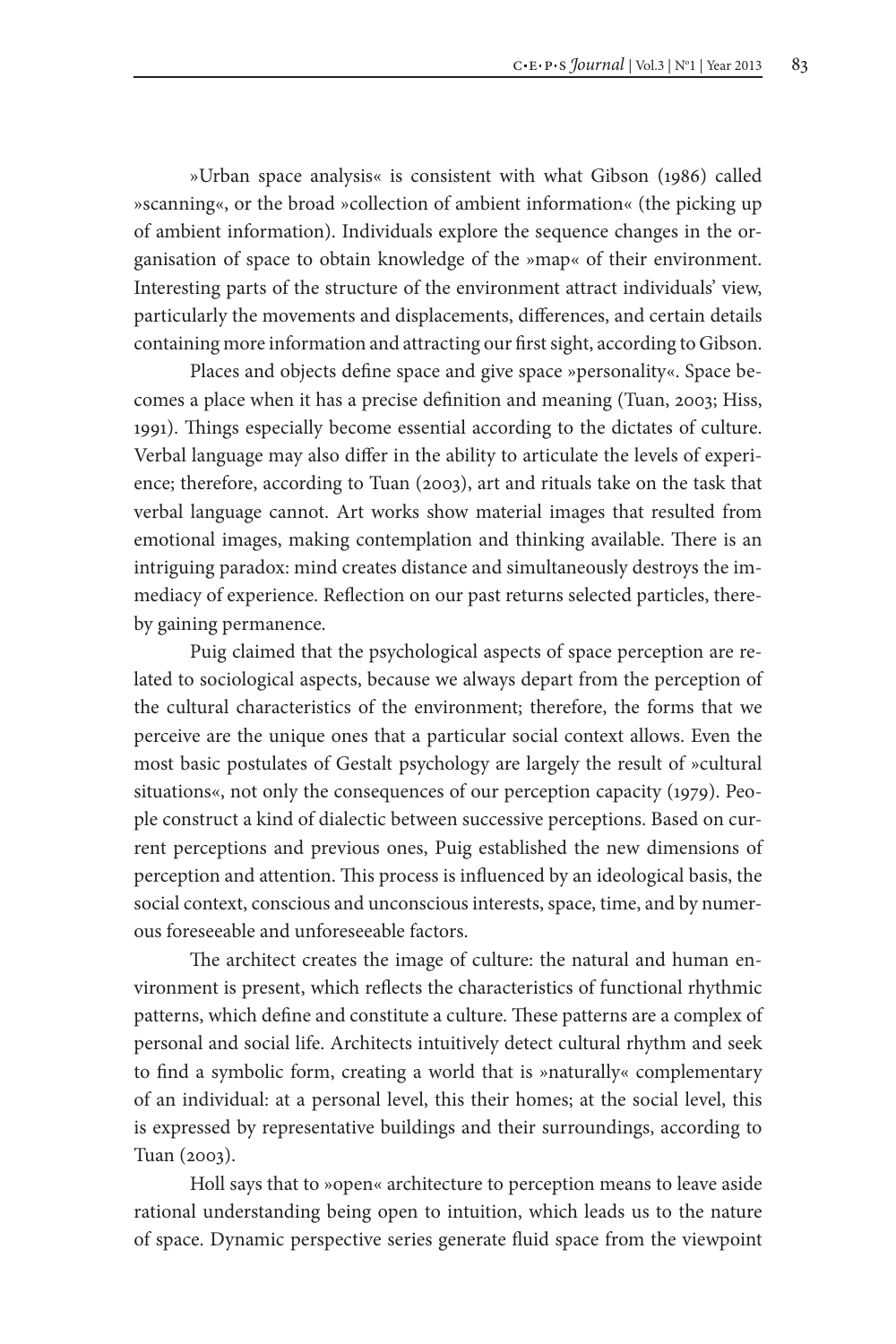of the body moving and constantly changing its axis. The axial view is not included in a two-dimensional surface, but in three dimensions and is also manifested in the force of gravity, electromagnetic fields, time, etc. The phenomenon of »current perspective« is the basis of spatial experience (2006). Light, colour and materials open processes, which continually raise new relationships.

The work of the architect is therefore also in the formulation, »invention« of new relationships. Architecture can no longer be bound to composition or function, but to a long and broad list of variables that allow countless combinations (Tschumi, 2001).

In such a broad context, we can see the spirit of this study: major changes in attitudes, perception and evaluation of events in the world of architecture, which occur in parallel with substantial shifts in the school environment and the appearance of a new »viewer-user-generator« student; rapid functional changes in his or her life and our responsibility as managers of the reproductive system of the ideological apparatus that school remain a necessary part of our social order.

#### **Sustainable development and architecture**

From a hermeneutical point of view, we need to reflect on the issue of sustainable development in order to understand how to approach spatial design in general, and how to create a connection between an incomprehensible tradition and a culture that insists on the conservation of certain elements: in this case, the conservation of specific places or architectural objects worth proper qualification in specific cases (Tomšič Čerkez, 2012).

Preservation, restoration, and rehabilitation in architecture cause much less destruction to our natural resources than new construction. To appreciate this, architects must be sensitive to the energy used in the production and assembly of materials needed for new buildings, from their origin to their end of life and subsequent reuse.

Statistics reveal that building construction consumes 40 percent of the raw materials entering the global economy every year. Interestingly, about 85 percent of the total embodied energy in materials is used in their production and transportation. Even before they reach the construction site, building materials consume large quantities of fossil fuels.

If all the hidden costs were specified in the balance sheet, the recycling of architecture would be perceived as the only rational strategy for the management of material resources. Modern construction methods are incredibly wasteful of resources. Designers sensitive to sustainable practices can establish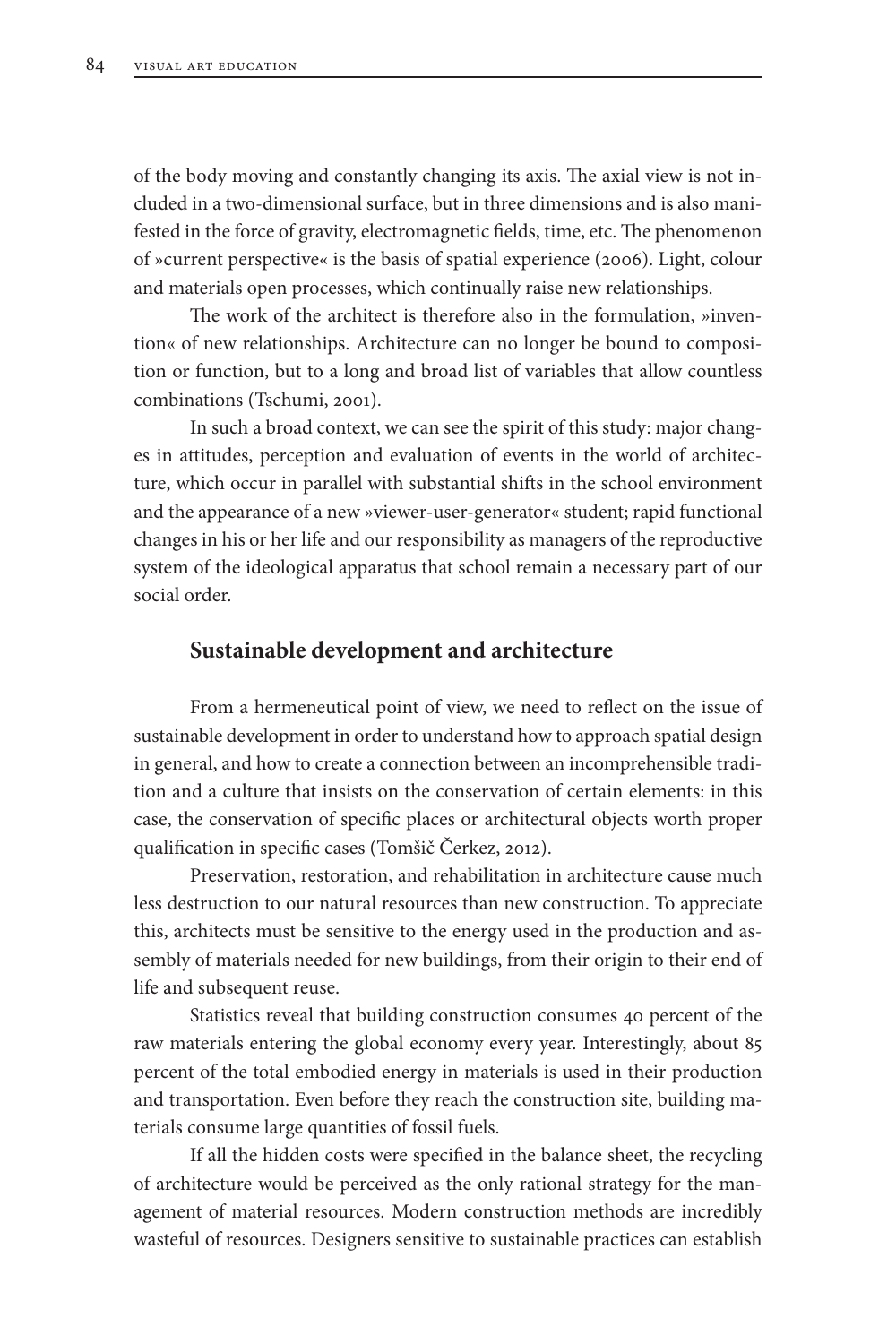a recycling program to reduce the amount of solid waste resulting from construction and choose materials that are either recyclable or reusable (Anderson, 2008). In contrast, adaptive reuse is much more labour-intensive than new construction, because it involves the reconditioning the existing structures to adapt to modern day requirements.

This dependence on human resources encourages the local community to participate and potentially revives a vernacular rhythm in architecture. This activity can remind us that vernacular architecture is one cornerstone of our identity. There is a certain familiarity about city space, a comfort to know that the building we have known all our life has not changed much. We could navigate from Point A to Point B looking at buildings, aware at any time and any place exactly where we were because the structures around us have not changed and we identify with them.

## **Sustainable Development and Art Education**

Architecture within art education is a rather new field of research, as is sustainable development. Traditionally, sustainable development has been connected with the environment, ecology and economy, but it also entails a strong social and cultural dimension. Art and education are changing at the national, regional, and global levels, which poses a challenge for art educators to check and update their views and practices and to develop art education that supports social wellbeing, equality, prevention of alienation, cultural interaction, and diversity.

Sustainable development also presupposes an interdisciplinary, interartistic, and holistic approach. We can approach the theme from many perspectives and fields of science connecting them with art to shed light on the relation of art education to ecological and environmental sustainable development, socially sustainable development, culturally sustainable development and economically sustainable development.

Jokela (2005) stated that environmental sustainability means placemaking and participation, relation to nature and the environment is in a state of change because of urbanism and new livelihoods in rural areas, and because of a new awareness of ecological and environmental issues. At this point, some questions open: How can art education create new possibilities for participation in the development of nature environments, villages, suburban areas, and cities? What is the role of place-specific art, place-based strategies, and environmental design in art education? How big are the ecological footprints of the arts and art education? How can environmental awareness and responsibility be learnt in art education?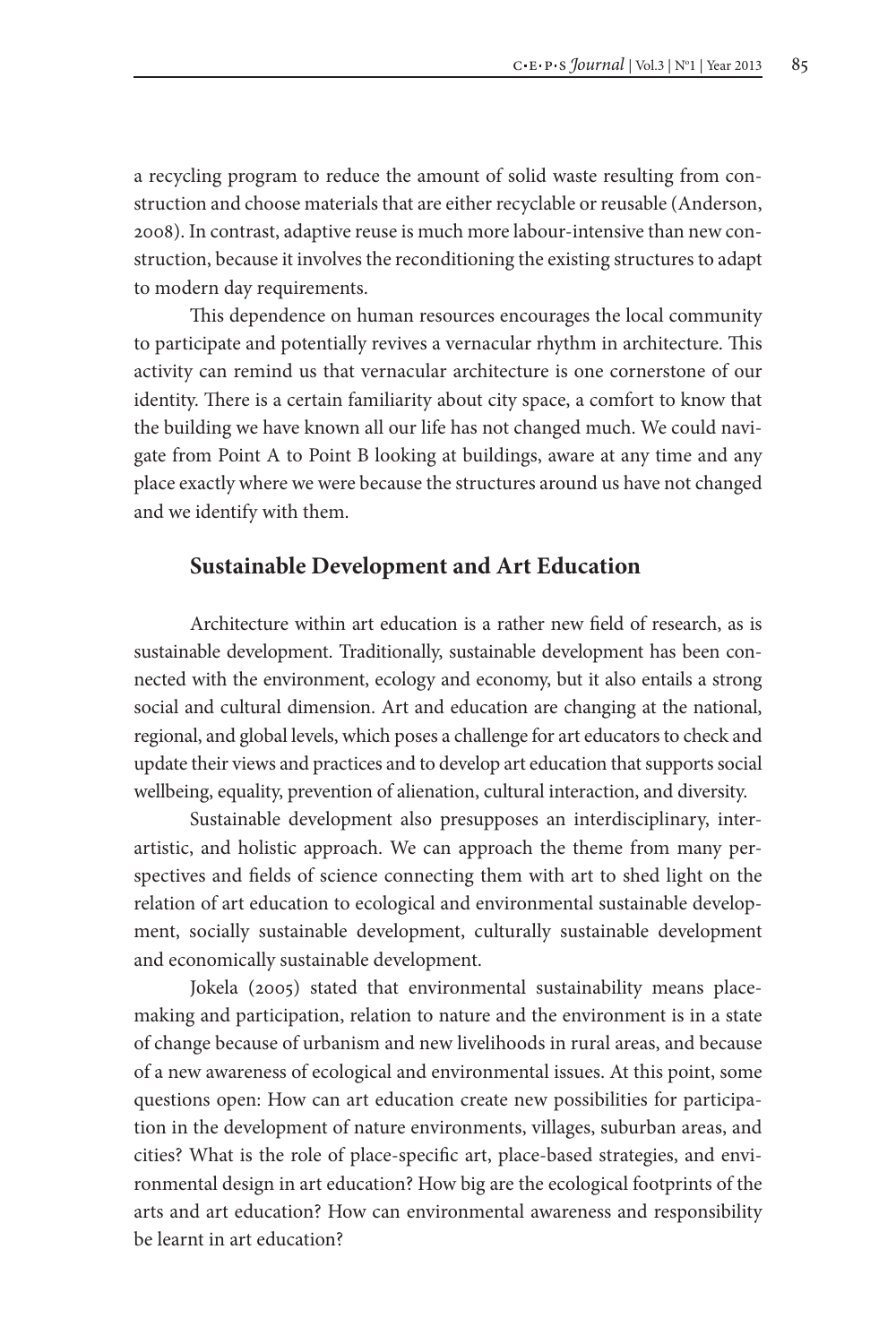Social sustainability for this author means partnerships among communities. Building partnerships in education involves links between universities, schools, working life, and communities; between teachers and parents; between researchers and practitioners; and between the different levels and sectors of education. At this point, new questions open: How can we change professional cultures towards collaboration, collegiality, and commitment? Which strategies and practices may promote caring, participation, empowerment, democratic values, inclusion, and equality? What is the role of public knowledge, public art, and the Internet in art education?

Cultural sustainability is linked to questions of identities and cultural diversity. Enhancing and sustaining the sense of cultural and personal identity becomes emphasised in a world of globalisation, mobility, and multiculturalism. We can ask how a constructive dialogue between different cultural, professional, and social groups can be built. What is the role of traditional knowledge in art education within sustainability? How can new technologies be used in developing cultural sustainability? What contexts, relationships, and practices enable students, teachers, and researchers to develop their personal and collective identities and to strengthen their self-esteem in this world of rapid changes? How are professional identities shaped by dialogue and tensions between personal, professional, and contextual knowledge in this field (www.ulapland. fi/Insea2010)?

Economic sustainability has to do with creative capital. Art educators know that art education is valuable, but it remains unclear how the value is measured and described in society, what the methods of measuring the implementation and reporting of the results of sustainability in art and art education are, and how art education is connected to local livelihoods. It is also fundamental to analyse how education promotes cultural, social, and environmental capital, and how creativity can be understood as a resource for sustainable development and innovations (Jokela, 2007).

These are some of the questions that open when we consider sustainable development from a wide perspective in the field of art education. Their answers, of course, exceed the objectives of this paper.

In everyday school praxis, sustainable art education is considered from two main points of view. One is the art motif, which is that which is represented in the art work, and the other is the artistic technique, with which either the use of recycled materials or the re-use of materials is supported. Of course, these two aspects are not sufficient to encompass the complexity of the issue.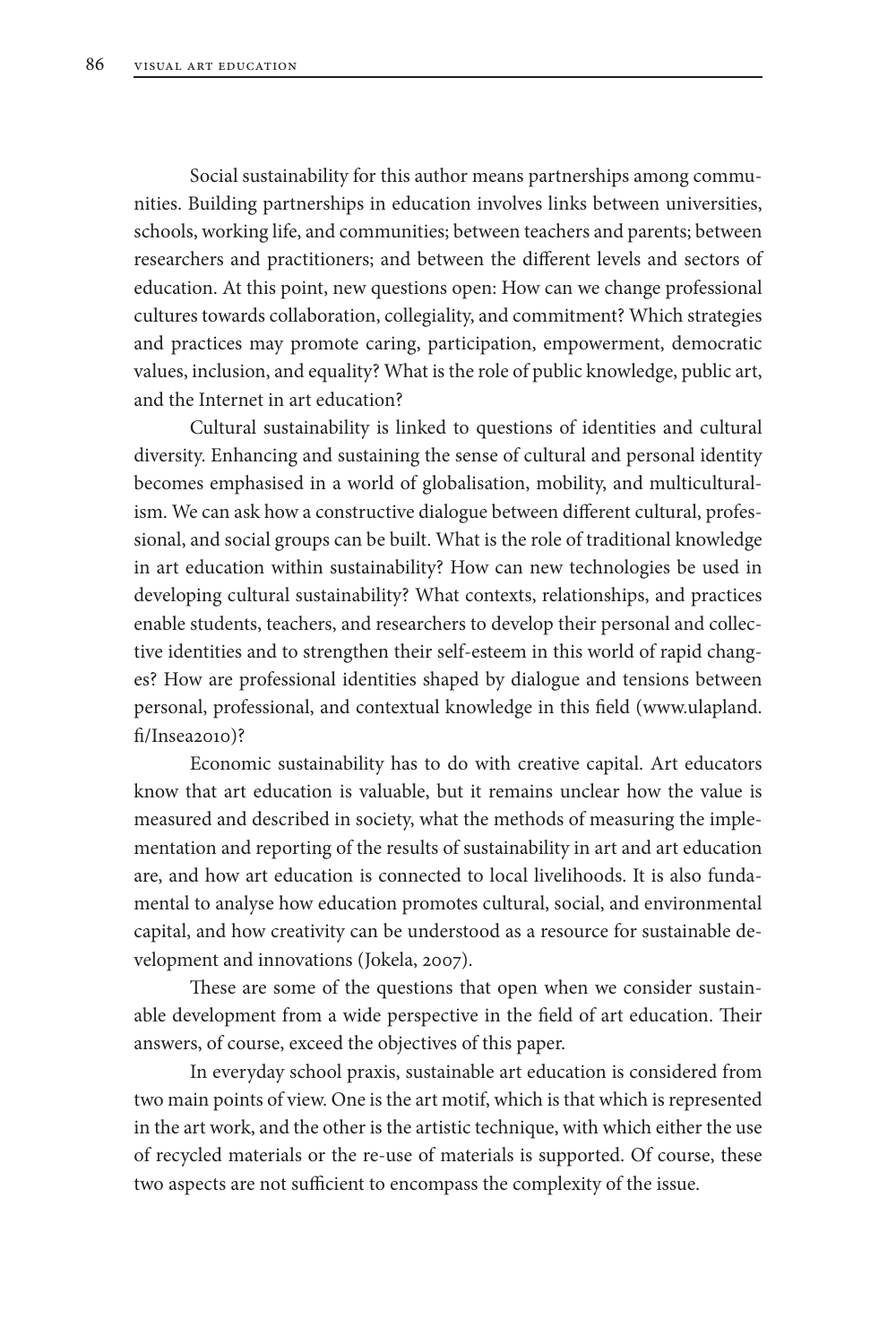### **Research problem**

To be able to elaborate significant pedagogic strategies that would promote awareness of the spatial environment, it is necessary to gather meaningful information. How students elaborate their representations of spatial values, and what influences their perceptions, interests and desires are fundamental questions.

In an attempt to obtain this kind of information, we carried out empirical research on the image of architecture and its links to the definition of identification with architectural space. It was held among first year secondary school students. This »pedagogic moment« is extremely important in the presented context, considering the role of education and its implications in the formation of a critical and conscious »user« of architecture and architectonic space.

### **Method**

The research was specifically planned for the field of architecture within the subject Visual Art Education, where students develop their own projects in the different fields of visual arts and spatial design.

A total of 189 15–16-year-old Slovenian high school students from schools in Ljubljana participated.

The testing instruments included a test of initial achievements in the field of spatial design, a test of artistic creativity and a concrete task from architecture: the resolution of a project entitled »The Home of Your Dreams« in which students should be able to show improvements regarding their relation to spatial problems. The general strategy to guide the pedagogic process was based on experiential learning. Because the detailed presentation of the entire research exceeds the objective of this paper, I will present the results of three questions from the test of creativity.

Our aim regarding the answers to these three questions was to obtain an approximate vision of how students evaluate the image of an architectural object, what kinds of impressions they state, how they experience the environment in which they live, and on what basis they shape their vision of the world that is linked to the »image« of architecture.

Within the three cases, students were shown three pictures (10×13cm colour prints in their test form and projected on the blackboard at the same time).

Students had to respond to the following three propositions:

1. Take a look at the pictures of the three architectural objects below. The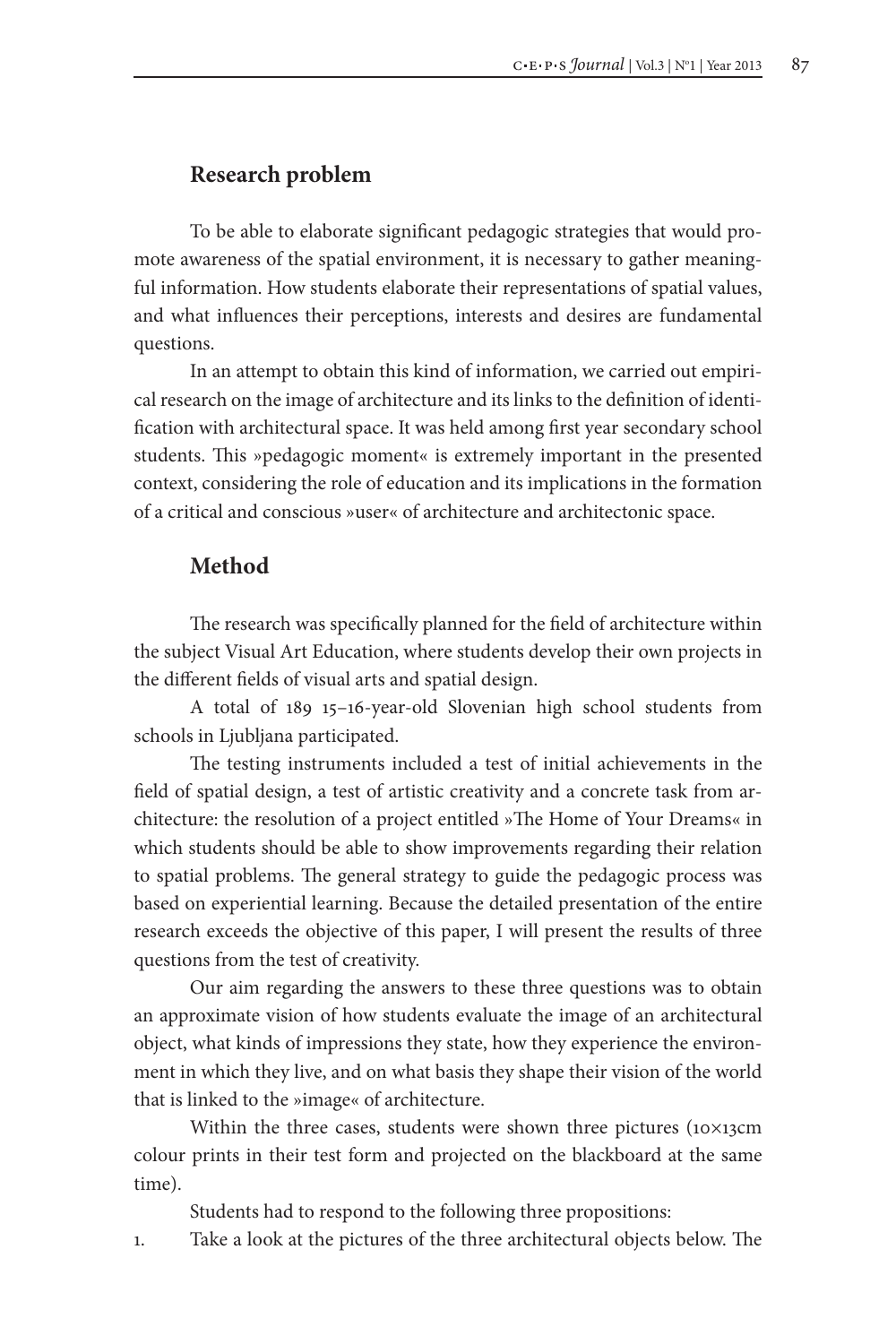pictures present the facades of three different buildings. Which one do you like most and why?



**Figure 1:** Pictures of different architectural objects used in the 1st question of the test. (Source of graphic material: Frampton, 1992, p. 313, 295 and 320.)

2. Take a look at the facades of the three architectural objects below. In your opinion, which one is suitable for our environment if you consider the materials they are built with, and why?





**Figure 2:** Pictures of different architectural objects used in the 2nd question of the test. (Source of graphic material: Frampton, 1992, p. 293, 200 and 306.)

It is necessary to state that the chosen images within the first two questions show images that were not familiar to the students and belonging to decidedly different contexts (Frampton, 1992). Engaging with them meant a process of analysis, abstraction and evaluation to be applied to the context in which they live.

In the case of the third question, the students were shown the three pictures printed on their test sheet and projected onto a screen. We made an introduction of the three places to guarantee that all the students could recognise them and remember their personal experiences in these places. It was necessary to check that all the participants knew the three proposed locations well. Our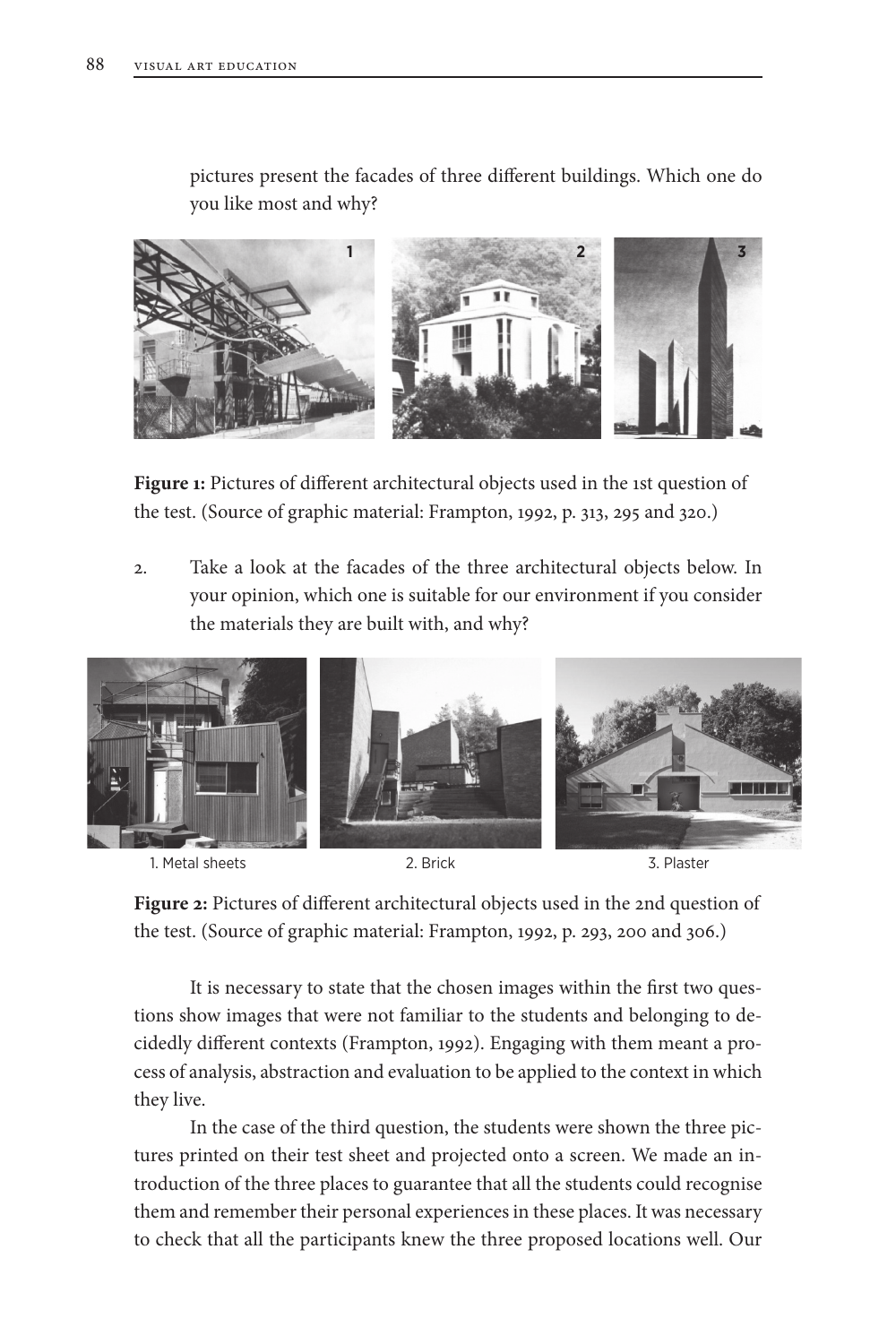question did not focus on the material characteristics of architecture that could be eventually appreciated on the photographs but on the »affective content« linked to the sense of belonging to a certain place.

3. You probably know these three places in Ljubljana: 1. »Kolisej«, 2. »Šumi« in front of Ljubljana's Drama theatre; both have been torn down, and 3. The terrain on the left side of Ljubljana's railway station that is practically abandoned. The three locations have been neglected for quite a long time. Do you miss any of the destroyed buildings? If you do, which and why?



**Figure 3:** Pictures of different places mentioned in the 3rd question of the test. (Source of graphic material: archive of the author).

The answers to the three questions were analysed in two phases: first, we considered the number of answers, i.e. the number of points each picture achieved in percentages; second, we analysed the qualitative contents of the given information in students' explanations. We then attempted to elaborate a qualitative interpretation of the answers.

## **Results**

The results were as follows in the case of the first question: Picture 1 was chosen by the 4.49 percent of the students, Picture 2 by the 48.31 percent and Picture 3 by the 47.20 percent.

Regarding the reasons for the election, students that chose Picture 1 stated »It looks exotic«, »It is not for our context«, one of the students wrote that »It could be built in a more developed country than ours«. Students that chose Picture 2 stated »It does not contrast with its surroundings«, »It is beautiful«, »It is a nice colour«, »Because of the shape of its windows and roof«, »It looks balanced«, »The natural surroundings of the building are exuberant and beautiful«, etc. Students that chose Picture 3 stated »It contrasts its surroundings«, »It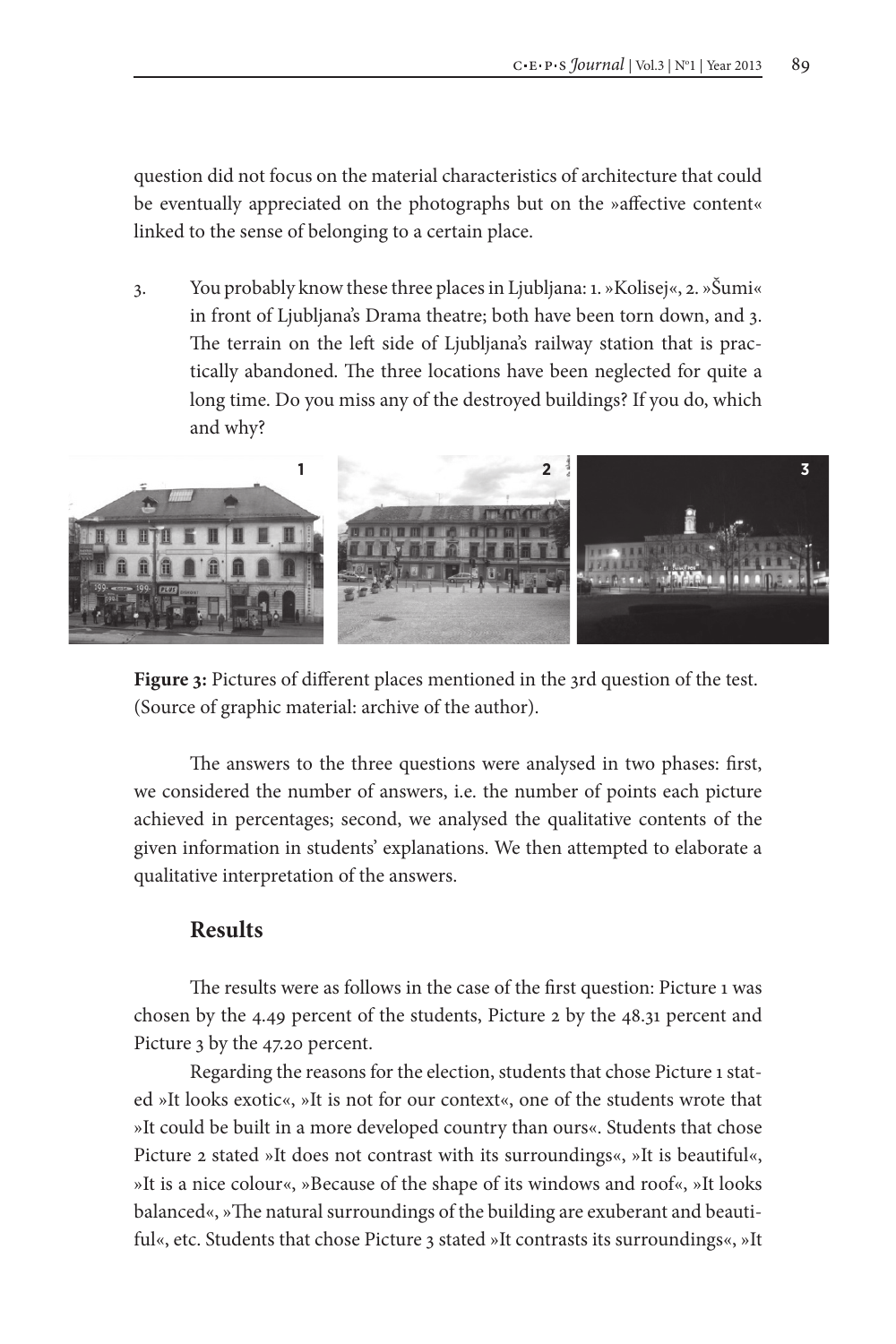is special, different, imposing«, etc. Half of the students said that they liked it »… because it looks modern, contemporary«; many said »It reminds them of a modern and big city«. A total of 39.57 percent of the students that chose Picture 3 stated »They like it because it looks monumental«.



**Graph 1:** Comparison of answers to question 1.

In the case of the second question regarding the building materials, the results were as follows: Picture 1 was chosen by 9.76 percent of the students, Picture 2 by 38.21 percent and Picture 3 by 52.03 percent. Regarding the reasons for their selection, the students that chose Picture 1 stated »They are different from those usually used in our context«, »They would contribute to diversify our space«, »They are modern« and »They have nothing to do with traditional materials.«

Students that chose Pictures 2 and 3 answered with highly similar statements: »They are traditional«, »They are from our surroundings«, »They are beautiful«, »They are statically appropriate«, »They are not in contrast with the environment, they are contemporary« etc.



**Graph 2:** Comparison of answers to question 2.

The results were as follows in the case of the third question: 32.12 percent of the students answered that they do not miss any of the destroyed buildings, and 67.88 percent said that they would eventually miss the building that was in a particular location. Within the percentage that affirmed they miss the destroyed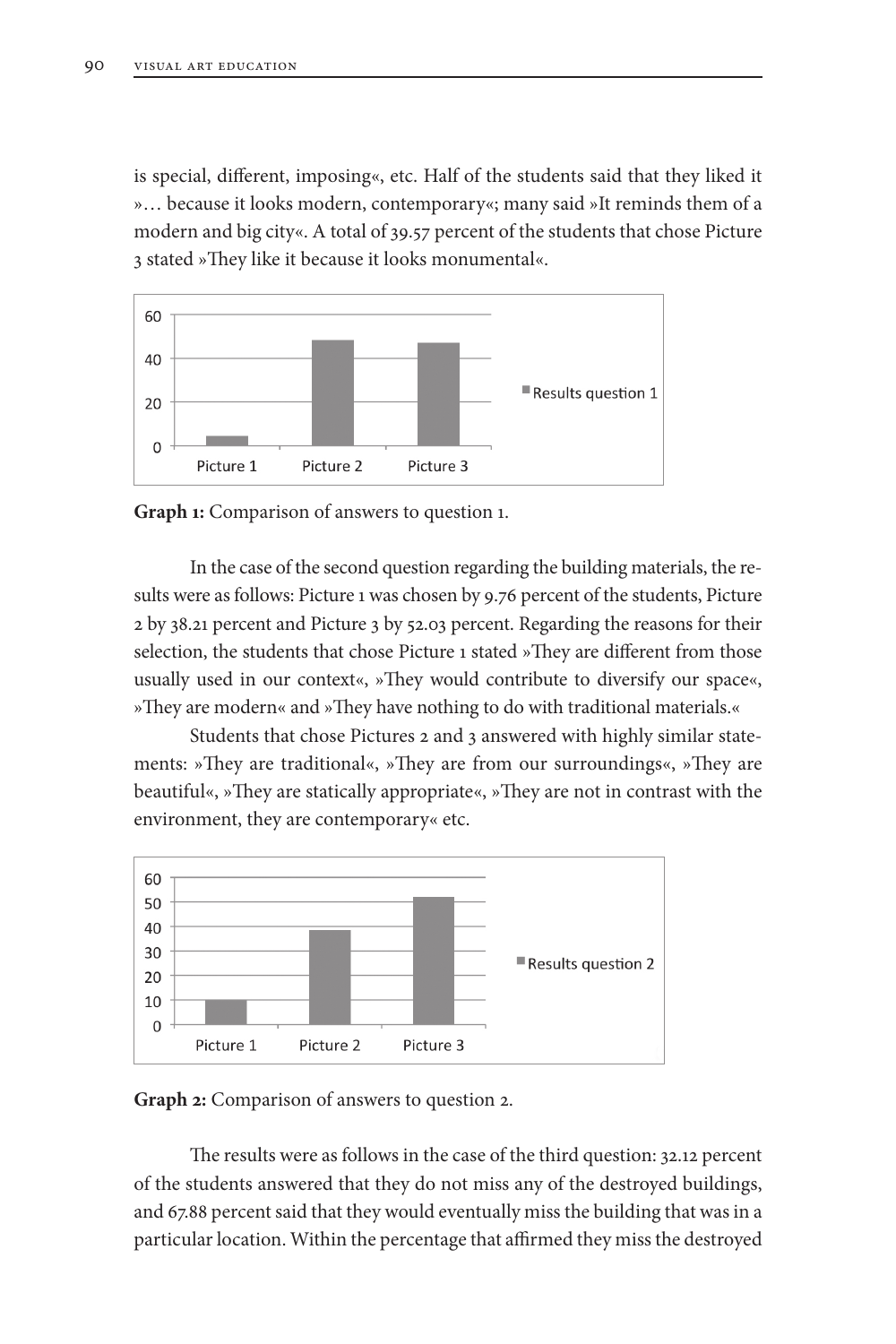buildings, the building on Picture 1 was chosen by 34.19 percent of the students, the building on Picture 2 by 48.31 percent and the building on Picture 3 by 17.5 per cent. Regarding the reasons for their selection, the students that chose Picture 1 stated »The building was on their way home and that they did had not gotten used to the spatial void yet«, »…that the building was a kind of refuge they now miss«, »…that there was a kiosk and other shops so waiting for the bus was not boring« etc. A total of 29.00 percent of the students said it was a historic monument that should not be destroyed. Students who chose Picture 2 stated »It is in a special position in the centre of the city and it should not be a neglected location«, »It would be better to leave the old building if the new one would not be built in a reasonable period of time«. Some of them said that they do not remember the old building but they »…do not like how the place looks like now«. Some of the students mentioned that they once visited the exhibition at the City Museum, where they saw there was an interesting place, the »Šumi bar« in that building, so it should not have been destroyed. Within the percentage of the students who affirmed they miss the destroyed buildings shown in Picture 3, the majority said that they did not remember exactly which buildings stood there but that the location is awful now; it is not a pleasant welcome for tourists coming to Ljubljana by train.



**Graph 3:** Comparison of answers to question 3, first part.



**Graph 4:** Comparison of answers to Question 3, second part (considering only the percentage - 67.88% - that affirmed they miss the destroyed buildings).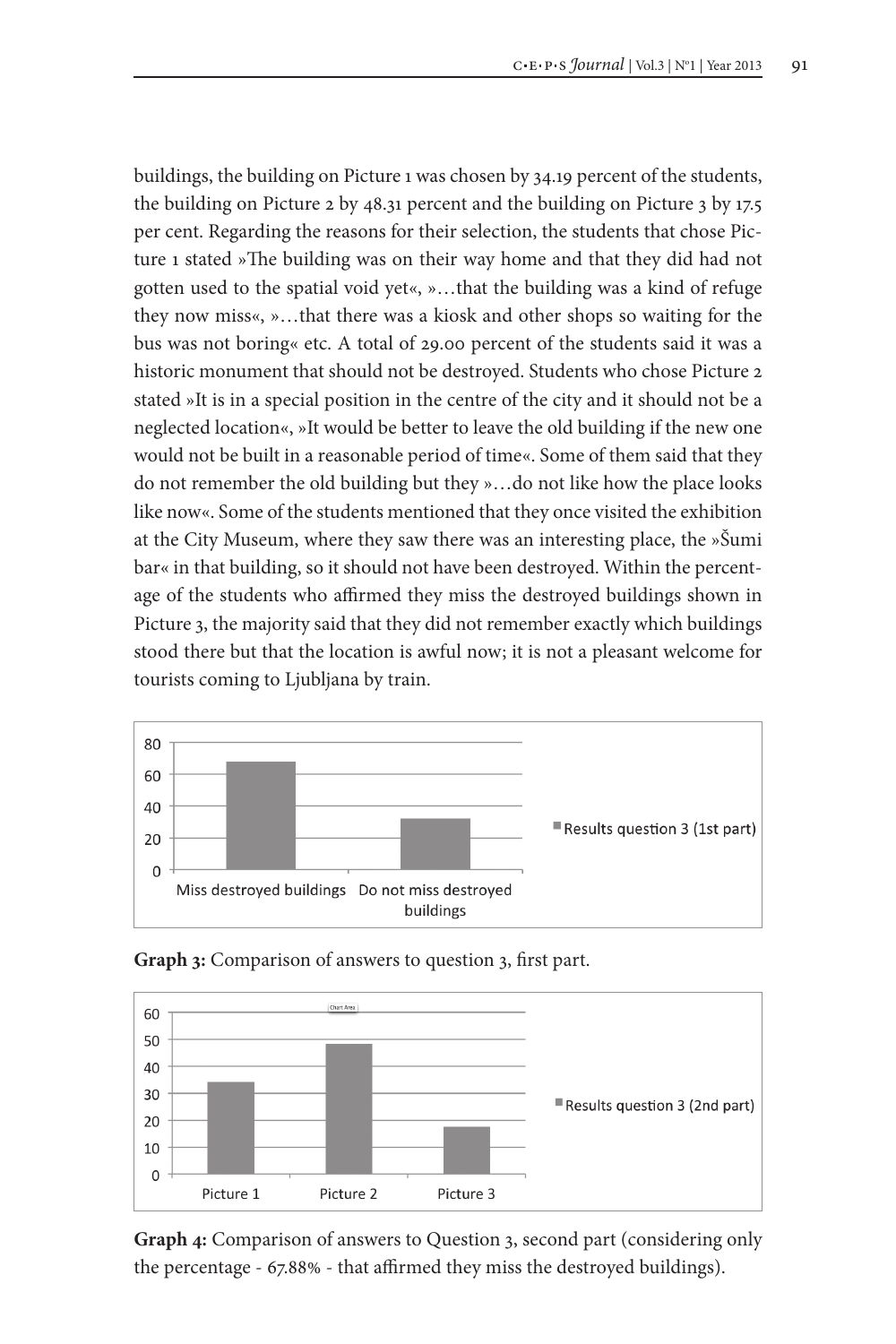#### **Discussion**

It is not possible to develop definitive conclusions without much more information about the experiences of the students in the city. Nevertheless, the analysed questions were particularly intriguing, because they focused on the general characteristics of the reception of architecture in the eyes of the students. The test allowed for open answers so students could make their opinions known using their own sometimes non-professional or even hyperbolic language. In spite of the fact that figures do show conceptual oppositions, the answers in the case of Questions 1 and 2 are quite similar and reflect a distinctive attitude regarding the values architecture fosters in students: it is in a way the materialisation of romantic goals and desires: »the noble savage« hidden in a beautiful hut or the dream of progress, modernity and monumentality as a condition for self-acceptance. At this point, equilibrium becomes significant, implying the pre-existence of a dialectical pair, a counterbalance. In any case, it is a reflection of the fact that there is always an element that is missing and that we should pay attention to what kind of ideas we oppose in our analysis (Livingston, 1993; Willis, 1999).

In the case of the third question, the opinions differ. Some of the students are not aware of their relation to space in general and to certain places in particular and how their changes affect them, while others are quite aware of that. Nevertheless, the majority feels space as a category that is not constantly linked to their own vital experiences.

It is possible to conclude that these results show a lack that could be eventually filled, (paradoxically regarding the third question) by architecture. The architect can become »the realiser of a dream«, filling the blanks of what individuals see as a lack in the elements that originate their identity and identification with a specific space.

At the level of the curriculum content, the information we obtained tells us that in order to support sustainable development it is necessary to generate positive values and objective information. Specifically, the answers to the third question reveal that positive values are fostered on the basis of individual, vital, affective experiences. Where there was no emotional experience, there was no attachment to a place. Space did not become place, and thus it did not affect anybody. In these conditions, it is not probable that we could expect efforts to preserve the built and natural environment in a state of equilibrium so that it should be enjoyed not only in the present, but also by future generations.

At the level of the pedagogic methods and strategies to support sustainable development within art education, we must highlight experiential learning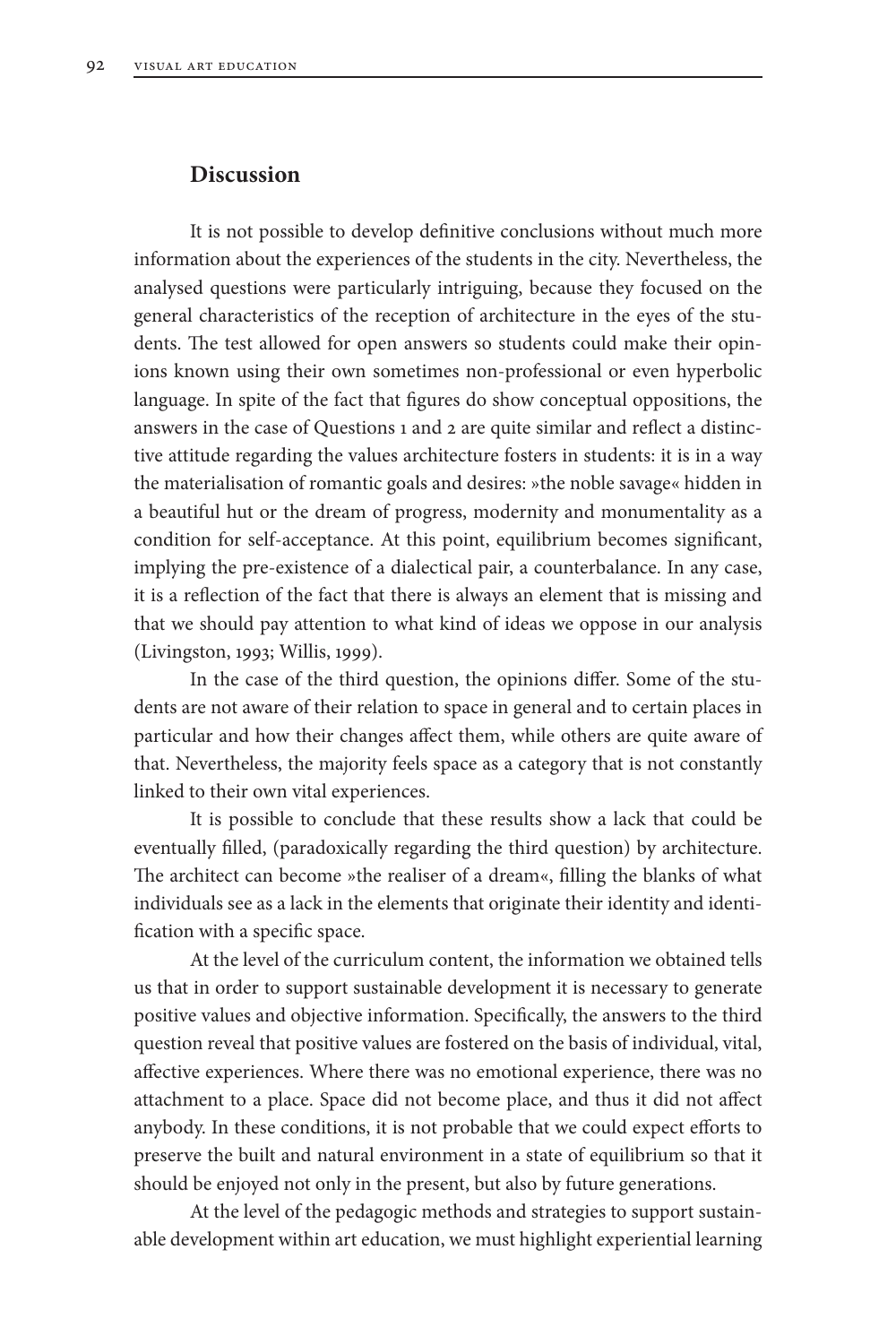in its different phases: concrete experience doing something, reflective observation, abstract conceptualisation or reflection on the previous phases and active experimentation or elaboration of plans of future action. Reflection on space and the environment is certainly a wide and complex field, with aesthetics being only one of its aspects (Räsänen, 2003).

Recent thinking about the reposition of architecture into the social sciences (Beck, Giddens, & Lash, 1994), so that architectural development can be seen in conjunction with other areas of culture opens new questions and encourages the location of dialectical pairs that consider the balance between the individual and the social, the historical and the contingent, local and foreign, style and place, utopian and real etc. From this perspective, it also allows for the encouraging of strategies of sustainable development. In my opinion, this is a good starting point for the reflection about the implementation of concrete activities in art education.

The inclusion of such contents from the very beginning of elementary school and the education of future architects defining their role as a kind of »social service« shaping the physical and cultural context of life would be a significant challenge, enhancing considerable freedom regarding the formal aspects of architecture and at the same time an immense sense of responsibility.

## **Conclusion: Conserving Cultural Energy**

The dichotomy of ideas and facts in architecture is also the reason we can affirm that art education at the beginning of the 21st century faces new challenges. It is obvious that a global perspective on the pedagogical process of art education requires the inclusion of a new, specific way of accurately evaluating activities that would enable students to experience architecture from different points of view: as users, critics and eventually as producers. In fact, the understanding of past as well as contemporary interventions requires a set of complex and rich experiences, which is one of the principal objectives of education at all levels. These experiences must contain a clear consideration of spatial sustainable development. Some illustrative facts were shown at the beginning of the article. It is probably not a coincidence that none of the students mentioned sustainable development in their answers.

The barriers that once separated the different fields of art no longer exist. New technologies have brought an entirely new range of experiences and possibilities. Dynamic socio-cultural changes affected artistic expression of all kinds, also within architecture; debates about the cultural identity of minority groups, issues of national identity, rapid changes in technology, and the advent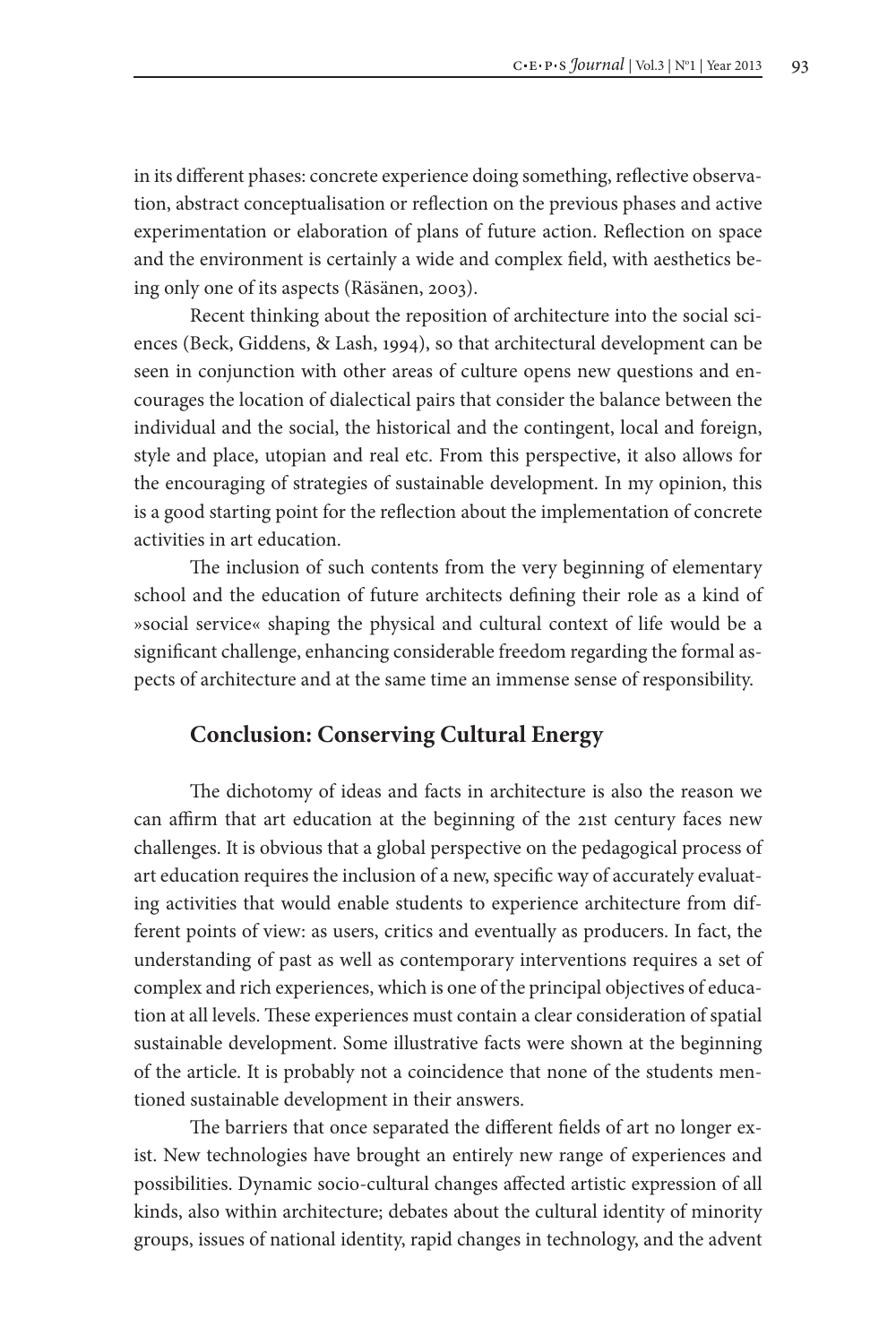of the post-modern philosophy of fragmentation and plurality have reshaped assumptions supporting art, architecture and education. These transformations gave affected the way we approach and learn about architecture.

The evolution of our societies is reflected in our building types and styles. This relationship gives older buildings a character we value and identify with.

When a building of historic merit is preserved or restored for adaptive reuse, its cultural energy is also »recycled«. Old buildings preserve the local culture and identity and create a sense of belonging. In a way, we recycle embodied human resource energy along with material energy. We bring alive the past to be a part of the future, creating valuable connections through time.

In this context, the commitment to authentic and actual problems in our societies must be between the main objectives of sustainable art education. One of them is the awareness about the characteristics of the built environment. Our cities are, in fact, the results of time-space plasters that function as units of spatial experiences in everyday life. The oldest buildings are often urban milestones. They are iconic points of reference, and their simple presence brings out a collection of unique meanings to the collective memory of a culture. Composed of strong formal and symbolic elements, they are easily recognisable. Regardless of whether they are still used for their initial function, they nevertheless invite passers-by to contemplation. Their demolition injures cities' images and memory in many cases. This theme – the recycling of architectural spaces instead of destruction – should be one of the necessary authentic tasks that could be realised within visual art education in order to develop awareness about the idea that it is possible to recover relevant objects in the urban framework that are no longer in use and to assign them new uses eventually associated to the contents of collective memory. An emphasis on the values of collective memory is undoubtedly another key goal of art education at all levels.

In effect, a global understanding of our past as well as our contemporary world requires this set of complex elements and rich »connecting experiences«, which should be one of the principal objectives of education at all levels, developing at the same time an unconditional connection of the art work with »everyday life conditions« and promoting the education of critical and responsible »perceivers« of the environment.

The next step in this research should be to consider the educational strategies and methods that would ensure an improvement in the awareness of the serious situation the world is facing. However, we should consider learning by experience as the basis of these strategies.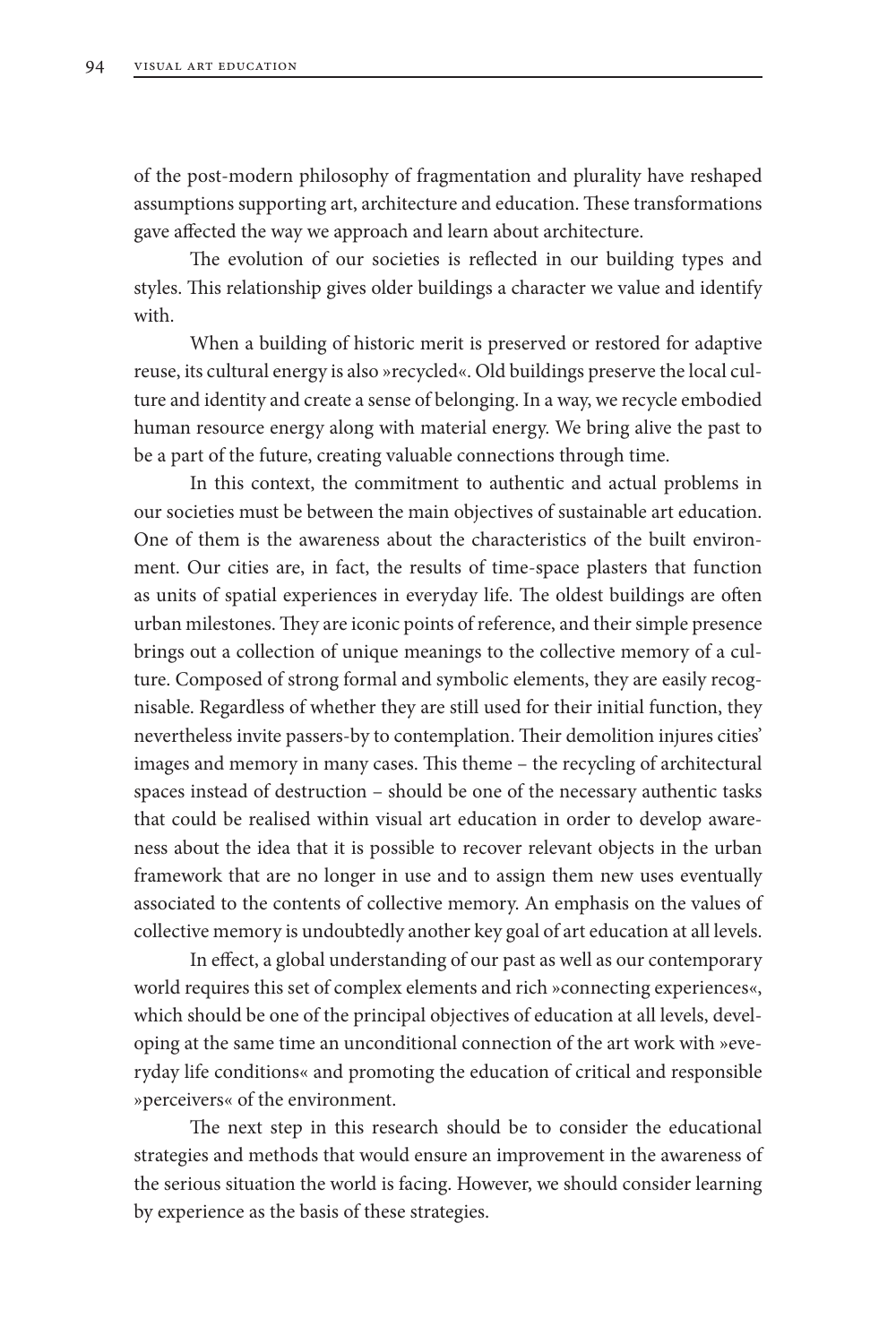## **Reference**

Anderson, M. J. (2008). Sustainable Development.*WFF Voices Online Edition*, *XVII*(1). Retrived from http://www.wf-f.org/02-1-UNSustainableDev.html

Beck, U., Giddens, A., & Lash, S. (1994). *Reflexive Modernization – Politics, Tradition and Aesthetics in the Modern Social Order*. Stanford: University Press.

Frampton, K. (1992). *Modern Architecture*. London: Thames and Hudson.

Gibson, J. J. (1986). *The Ecological Approach to Visual Perception*. New York: Taylor & Francis Group.

Hiss, T. (1991). *The Experience of Place: A new way of looking at and dealing with our radically* 

*changing cities and countryside*. New York: Random House, Inc.

Holl, S., Pallasmaa, J., & Perez Gomez, A. (2006). *Questions of Perception, Phenomenology of* 

*Architecture*. San Francisco: William Stout Publishers.

Jencks, C. (1984). *El lenguaje de la arquitectura postmoderna*. Barcelona: Editorial Gustavo Gili S. A.

Jokela, T. (2007). From the experience of the place to the work of art. In I. Brunner & H. Fritsch

(Eds.), *On the Tracks of our Cultural Progenitors*. Hohemens: Hämmerle Duck.

Jokela, T. (2005). The Project. On the Road, one Place after another. In *The Trans Barents Highway* 

*Symposium of Art - Environmental Art in the Barents Region 2003-2004* (pp. 8–12). Nyheternas

Tryckeri, Sweden: Municipality of Haparanda.

Livingston, R. (1993). *Arquitectura y autoritarismo*. Buenos Aires: Ediciones de la Flor.

Puig, A. (1979). *Sociología de las formas*. Barcelona: Editorial Gustavo Gili, S. A.

Räsänen, M. (2003). *Building Bridges – Experiential Art Understanding: A work of art as a means of* 

*understanding and constructing self*. Helsinki: University of Art and Design UIAH.

Ricoeur, P. (1961). Universal Civilisation and National Cultures. In *History and Truth,* 1965 (pp.

271–284).

Tomšič Čerkez, B. (2012). Potenciar una educación artistica viable a través de la arquitectura. *Arte,*

*individuo y sociedad*, *24*(2), 251–268.

Tschumi, B. (2001). *Architecture and Disjunction*. Cambridge, Massachusetts: The MIT PRESS.

Tuan, Y. (2003). *Space and Place – The Perspective of Experience*. Minneapolis: University of

Minnesota Press.

Willis, D. (1999). *The Emerald City and Other Essays on the Architectural Imagination*. New York:

Princeton Architectural Press.

Internet Source: www.ulapland.fi/Insea2010. Retrieved January 21 2012.